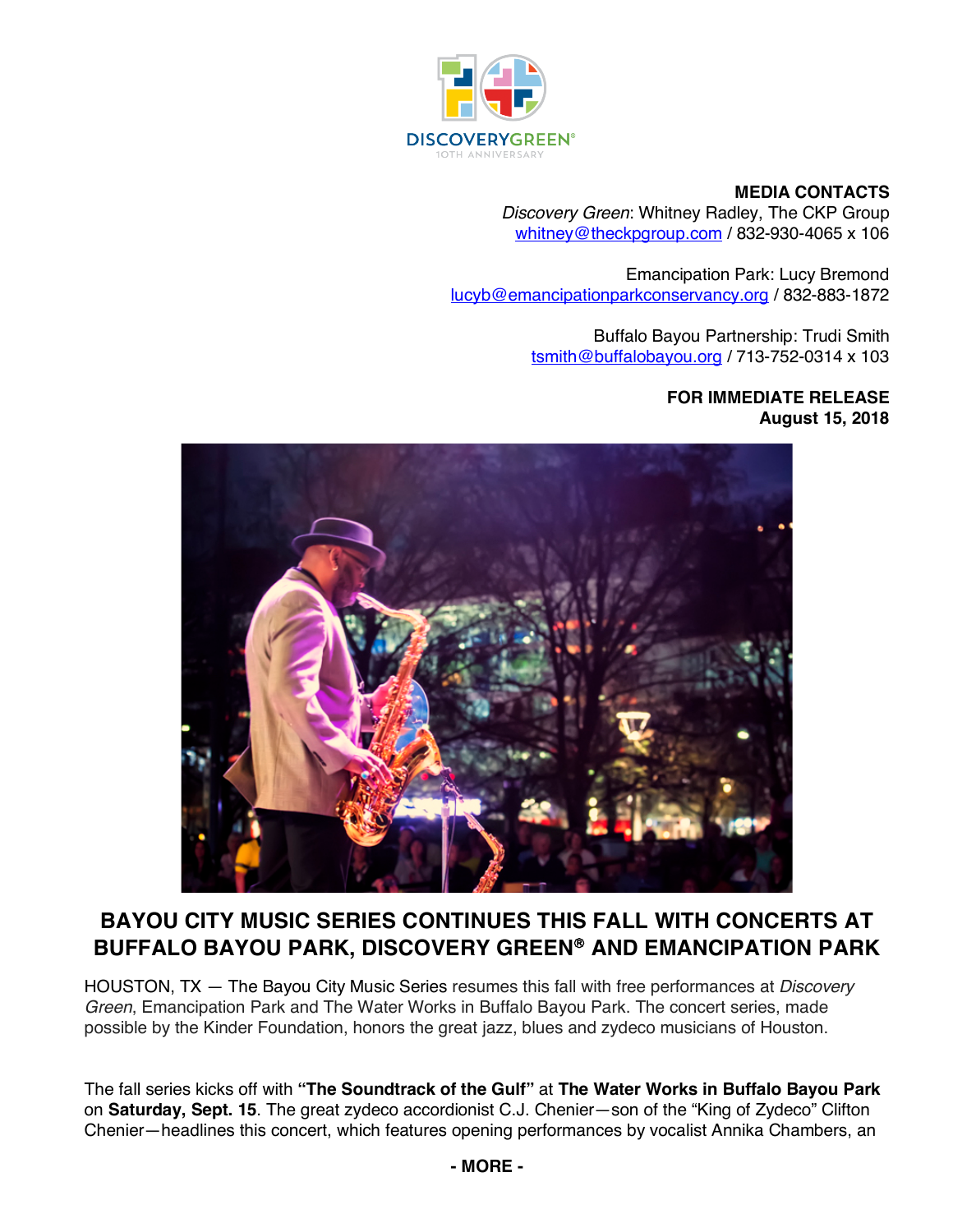## **Page 2 Bayou City Music Series continues this fall**

Iraq war veteran whose powerful voice blurs lines between jazz and blues, and Archie Bell, former lead singer of Archie Bell & The Drells, whose early funk single "Tighten Up" topped Billboard's R&B and pop charts in 1968.

On **Saturday, Oct. 13**, the series continues with **"Jazz in the Tre"** at **Emancipation Park**. Acclaimed jazz pianist and composer Jason Moran headlines this concert. Moran, who grew up in Houston's Third Ward, is Artistic Director for Jazz at the Kennedy Center in Washington D.C. and a 2010 MacArthur Fellow. Students from the jazz program at Moran's alma mater, the High School for the Performing and Visual Arts (HSPVA), will open, along with Horace Grigsby, a legendary Houston jazz vocalist who performs in the style of Billy Erskine and Nat Cole.

The series closes with an ode to **"Houston Blues, Jazz and Soul"** at *Discovery Green* on **Saturday, Nov. 10**. Houston native James Francies headlines this closing performance. At just 22 years old, Francies is considered one of the premiere pianists of his generation; he has already played alongside numerous jazz greats and frequently appears with the Roots on the Tonight Show Starring Jimmy Fallon. He will perform music from his in-progress debut album for the legendary Blue Note Record Label. Opening for Francies is singer-songwriter Diunna Greenleaf, an internationally recognized powerhouse vocalist who learned gospel and blues from her father.

The concert is one of *Discovery Green*'s fall 'Celebration Events,' hosted in recognition of the park's 10th anniversary.

The events at Buffalo Bayou Park and Emancipation Park will include a market featuring local vendors with original products. The market will open at 6 p.m. on Saturday, Sept. 15 and Saturday, Oct. 13.

#### **Event Details**

**WHAT: Bayou City Music Series: C.J. Chenier, Archie Bell, Annika Chambers**

Saturday, Sept. 15 Market opens at 6 p.m. Concert from 7 to 9:30 p.m. The Water Works in Buffalo Bayou Park, 105 Sabine Street, Houston, TX 77007

**Bayou City Music Series: Jason Moran, Horace Grigsby, HSPVA Jazz Band** Saturday, Oct. 13 Market opens at 6 p.m. Concert from 7 to 9:30 p.m. Emancipation Park, 3018 Emancipation Avenue, Houston, TX 77010

**Bayou City Music Series: James Francies, Diunna Greenleaf** Saturday, Nov. 10, 7 to 9:30 p.m. *Discovery Green*, 1500 McKinney Street, Houston, TX 77010

**COST:** Admission is free

**IMAGES:** http://bit.ly/2vIax9A